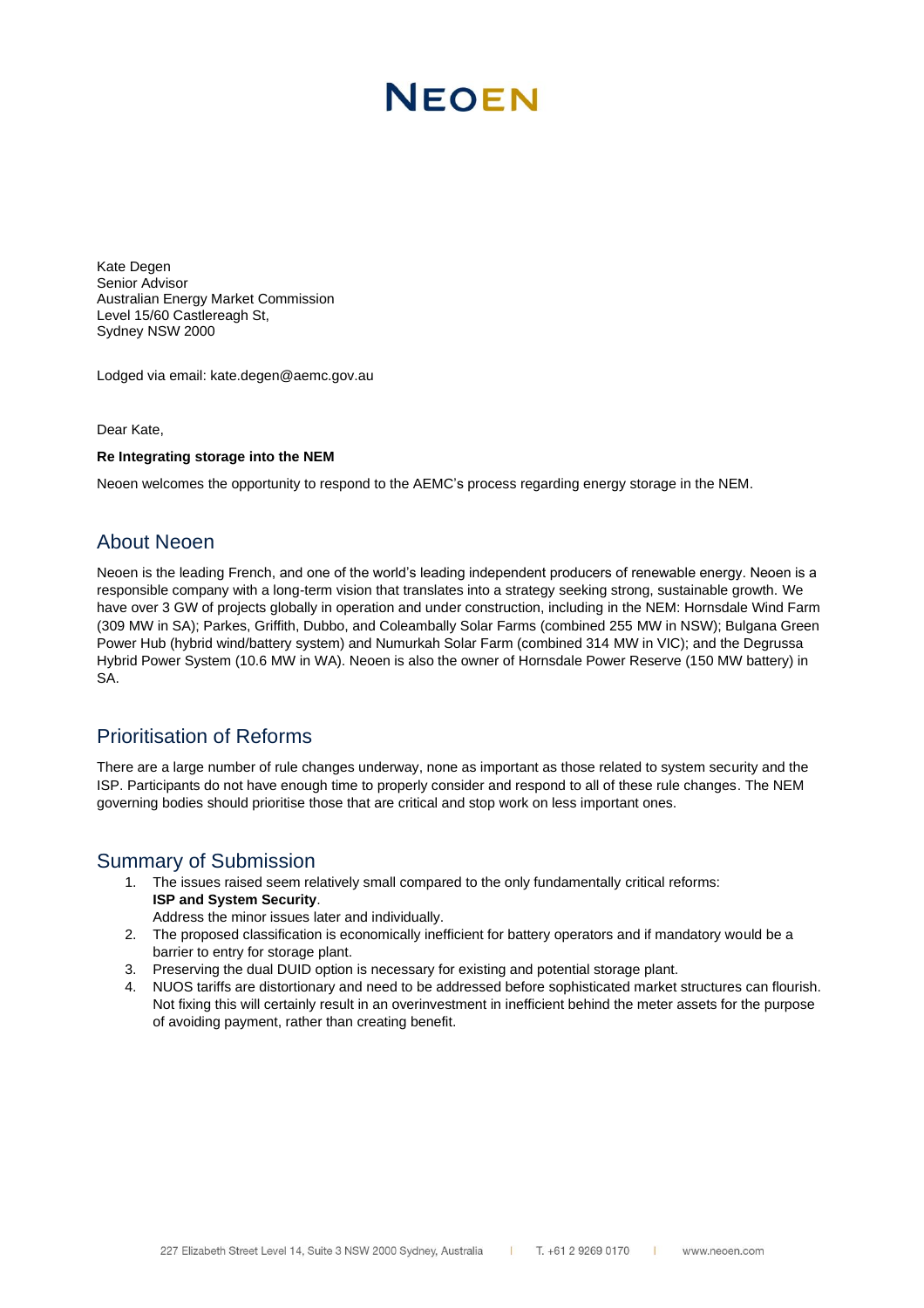## **NEOEN**

### Answers to Questions

Q2.1 The issues are not significant.

Q3 Agree storage is likely to become more important over time. This makes the proposed registration category less attractive as a reform. The issues have not yet precipitated as serious issues so the industry cannot quantify them and direct reform appropriately.

Q4.1 No, dual DUID storage and having separate DUIDs for co-located units works.

Q4.2 No.

Q6.1 Neoen supports waiting for other reforms even though we don't see practical value in 2SM without NUOS reform first.

Q6.2 This creates additional regulatory work for participants with few benefits.

Q6.3 2SM is not well defined and as previously mentioned, not practical before NUOS reform. Mixing rules is not a helpful transition.

Q6.4 ERM propose "paired DUIDs" which is an idea worthwhile exploring further. Neoen suggest keeping a pair of DUIDs which are physically related can share a common trapezium made from the two bids. This would preserve economic efficiency and give NEMDE better information about physical capability.

Q7.1 No. It is better to have separate DUIDs for each unit and operate each one separately.

Q8.1 It is more challenging to register storage than a simple solar farm, but not difficult enough to warrant rule changes.

Q10.1 Not substantially.

Q10.2 Registration of hybrid units should follow the highest classification level of the individual units. For example, a wind farm with a 4.9 MW battery would still be semi-scheduled.

Q11.1 Yes, this is appropriate for units with non-linearity between charge and discharge around zero.

#### Q11.2 No, **participants need the option to use dual DUIDs if bi-directional doesn't work for their unit.**

Q12.1 No, we would keep dual DUID.

Q12.2 Yes, we would want to keep dual DUID.

Q14 No, there is not a strong case to add a category. Refer to Q6.4 for an alternative suggestion.

Q15 No, it is not efficient. Refer to Q6.4 for an alternative suggestion.

Q16.1 The complexity is higher because the unit is more complex, the DUID classification does not make it worse.

Q16.2 We would not transition to single DUID because 10 price bands are not enough.

Q17.1 Bidding conflicts in dispatch are rare and not severe in impact.

Q17.2 Improvements have been made in bidding practises through experience, but this does not solve co-optimisation conflicts which are the remaining conflicts.

Q17.3 A bi-directional classification does not appear to solve co-optimisation conflicts either. It does make bidding far less convenient and efficient.

The proposed classification does not make the best use of battery capabilities.

Q18.1 Neoen is not aware of ramp rates being an issue.

Q19.1 There are not yet problems with energy limited plant in forecasts, but it could become an issue over time. Observation is advised.

Q19.2 Neoen is not convinced the proposed approach works well. It may simply produce more volatility in bidding. Availability is highly dependent upon dispatch outcomes and this is circular with the bids themselves. Forecast errors become availability errors.

This issue should be addressed separately and not rushed without further experience in the matter.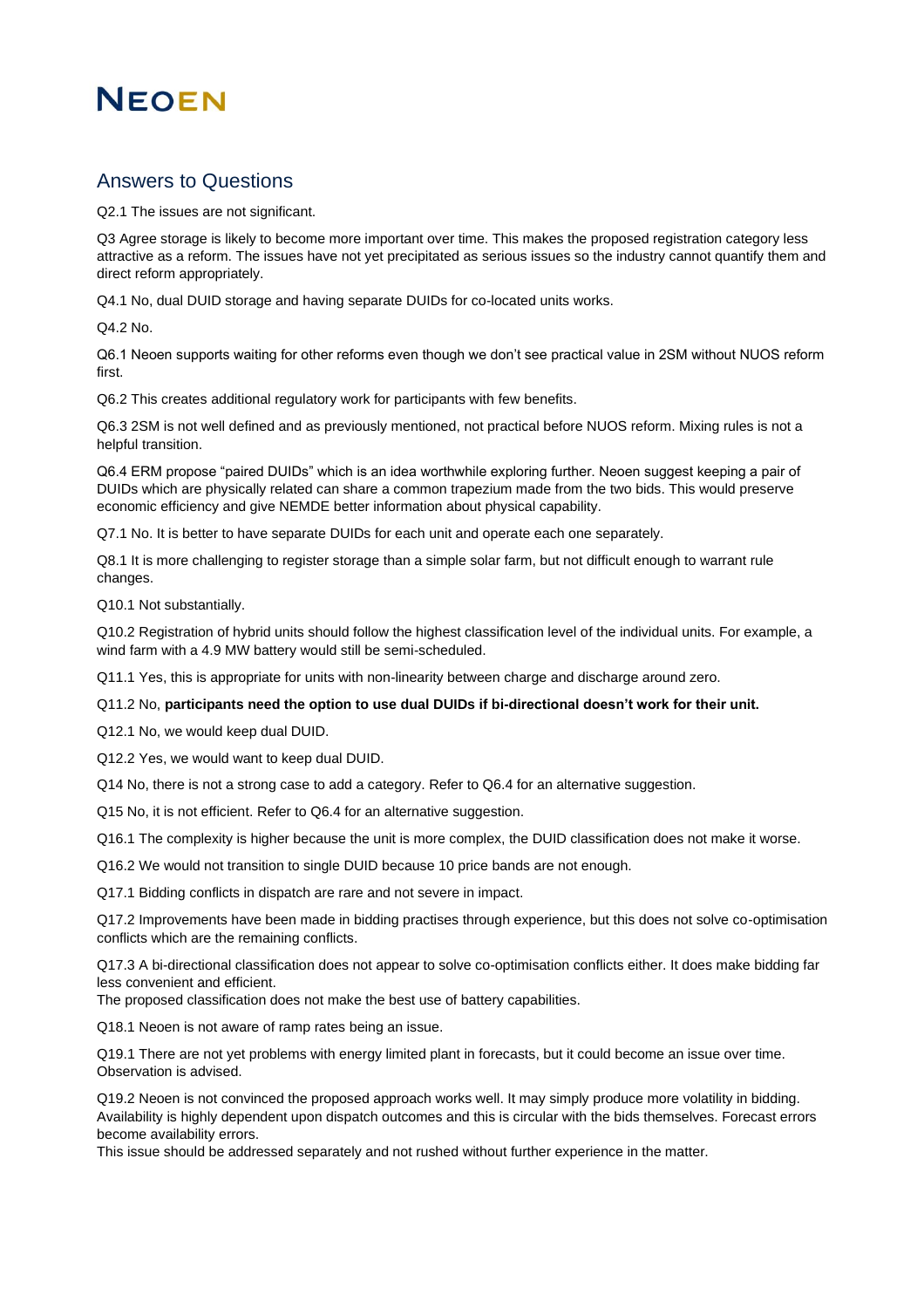## **NEOEN**

Q20.2 It is simpler to have performance standards for the unit separately. **Where possible treat connection assets as if they were part of the transmission network to simplify colocation of units.**

Q21.1 There are inconsistencies in cost recovery which cannot be sustained in the long run.

Q21.2 It creates the incentive to aggregate load and small generation to reduce payment for non-energy services.

Q21.3 Yes, it will get worse quickly. BTM grows 250 MW per month.

Q21.4 The AEMC should consider that the burden of these inconsistencies falls upon vulnerable households, heavy industry, and large generators.

Q22: SOLUTIONS FOR ISSUES WITH FEES AND CHARGES AND NONENERGY COSTS RECOVERY **Behind the meter generation should be disaggregated with load.** It would be too complex to recover costs from small generators in the same way as large generators but could be done as the aggregate of small generation (i.e. per kW, kWh of generation). The recovery from consumers should be on gross consumption, not net consumption. This would stop unfair wealth transfer.

Q23 there are other issues with cost recovery that AEMO have been made aware of that could be done without a rule change. Causer Pays recovery for utility batteries is not consistent with the NER.

Q24.1 There is ambiguity around NUOS for batteries.

Q24.4 Yes, there is a risk here.

Q25.1 Yes agree with both.

Q25.2a No, clearly not. Other generators don't pay TUOS either. Batteries don't drive investment in new transmission, in fact the opposite.

Q25.2b there isn't a strong locational signal in TUOS charges. Charging TUOS is a locational signal to build batteries in a different country.

Q25.3a Unsure how it could create double charging.

Q25.3b Yes, it would extinguish battery investment in the NEM.

Q25.5 If DUOS does not apply for small batteries there will be an incentive to further avoid paying for infrastructure shared by the community.

While this is not consistent with the approach for utility batteries it avoids a perverse outcome – major investment in inefficient assets and wealth transfer from poor Australians to rich ones.

**NUOS tariff reform is required as a basis for future markets with sophisticated end consumers.**

Q26 Reform tariffs, not settlements.

Q31.1 Another framework should be considered.

Q31.2 A separate storage compensation framework needs to allow for partial capital cost recovery similar to the compensation framework for conventional generators. It is currently possible for a battery with "zero" fuel cost to be directed without compensation commensurate to status quo operation. A balance must be reached that does not overcharge consumers nor exploit generators.

Q37 It is appropriate to have two MLFs.

Q38 It is appropriate to have two MLFs.